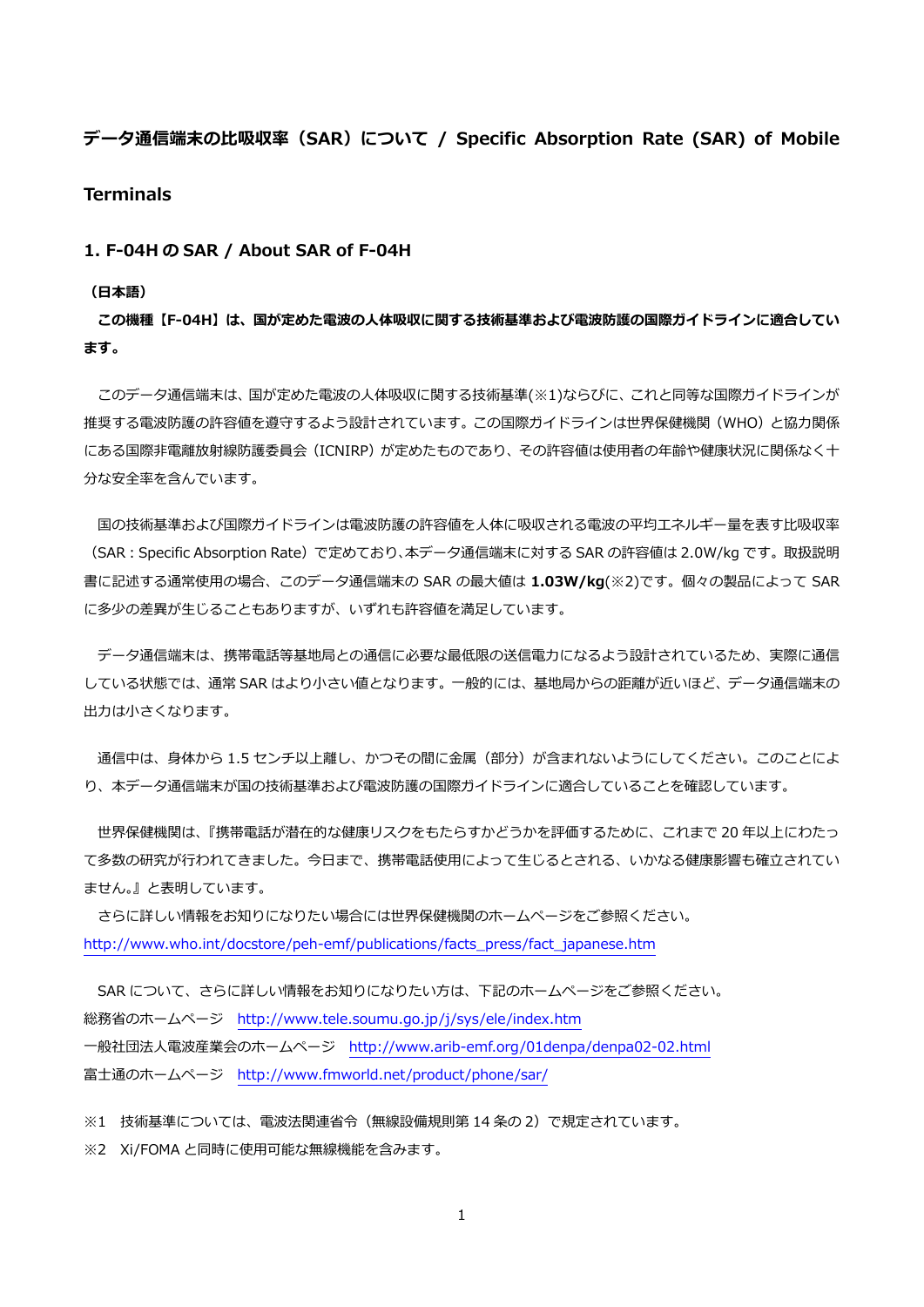#### **(In English)**

# **This model [F-04H] device complies with Japanese technical regulations and international guidelines regarding exposure to radio waves.**

This device was designed in observance of Japanese technical regulations regarding exposure to radio waves (\*1) and limits to exposure to radio waves recommended by a set of equivalent international guidelines. This set of international guidelines was set out by the International Commission on Non-Ionizing Radiation Protection (ICNIRP), which is in collaboration with the World Health Organization (WHO), and the permissible limits include a substantial safety margin designed to assure the safety of all persons, regardless of age and health condition.

The technical regulations and international guidelines set out limits for radio waves as the Specific Absorption Rate, or SAR, which is the value of absorbed energy in any 10 grams of tissue over a 6-minute period. The SAR limit for mobile terminals is 2.0 W/kg. The highest SAR value for this device when tested for intended use described in the instruction manual is **1.03 W/kg** (\*2). There may be slight differences between the SAR levels for each product, but they all satisfy the limit.

The actual SAR of this device while operating can be well below that indicated above. This is due to automatic changes to the power level of the device to ensure it only uses the minimum required to reach the network. Therefore in general, the closer you are to a base station, the lower the power output of the device.

During communication, please keep the device farther than 1.5 cm away from your body without including any metals. This device satisfies the technical regulations and international guidelines.

The World Health Organization has stated that "a large number of studies have been performed over the last two decades to assess whether mobile phones pose a potential health risk. To date, no adverse health effects have been established as being caused by mobile phone use."

Please refer to the WHO website if you would like more detailed information. http://www.who.int/docstore/peh-emf/publications/facts\_press/fact\_english.htm

Please refer to the websites listed below if you would like more detailed information regarding SAR. Ministry of Internal Affairs and Communications Website: http://www.tele.soumu.go.jp/e/sys/ele/index.htm Association of Radio Industries and Businesses Website: http://www.arib-emf.org/01denpa/denpa02-02.html (in Japanese only)

FUJITSU LIMITED Website: http://www.fmworld.net/product/phone/sar/ (in Japanese only)

\*1 Technical regulations are defined by the Ministerial Ordinance Related to Radio Law (Article 14-2 of Radio Equipment Regulations).

\*2 Including other radio systems that can be simultaneously used with Xi/FOMA.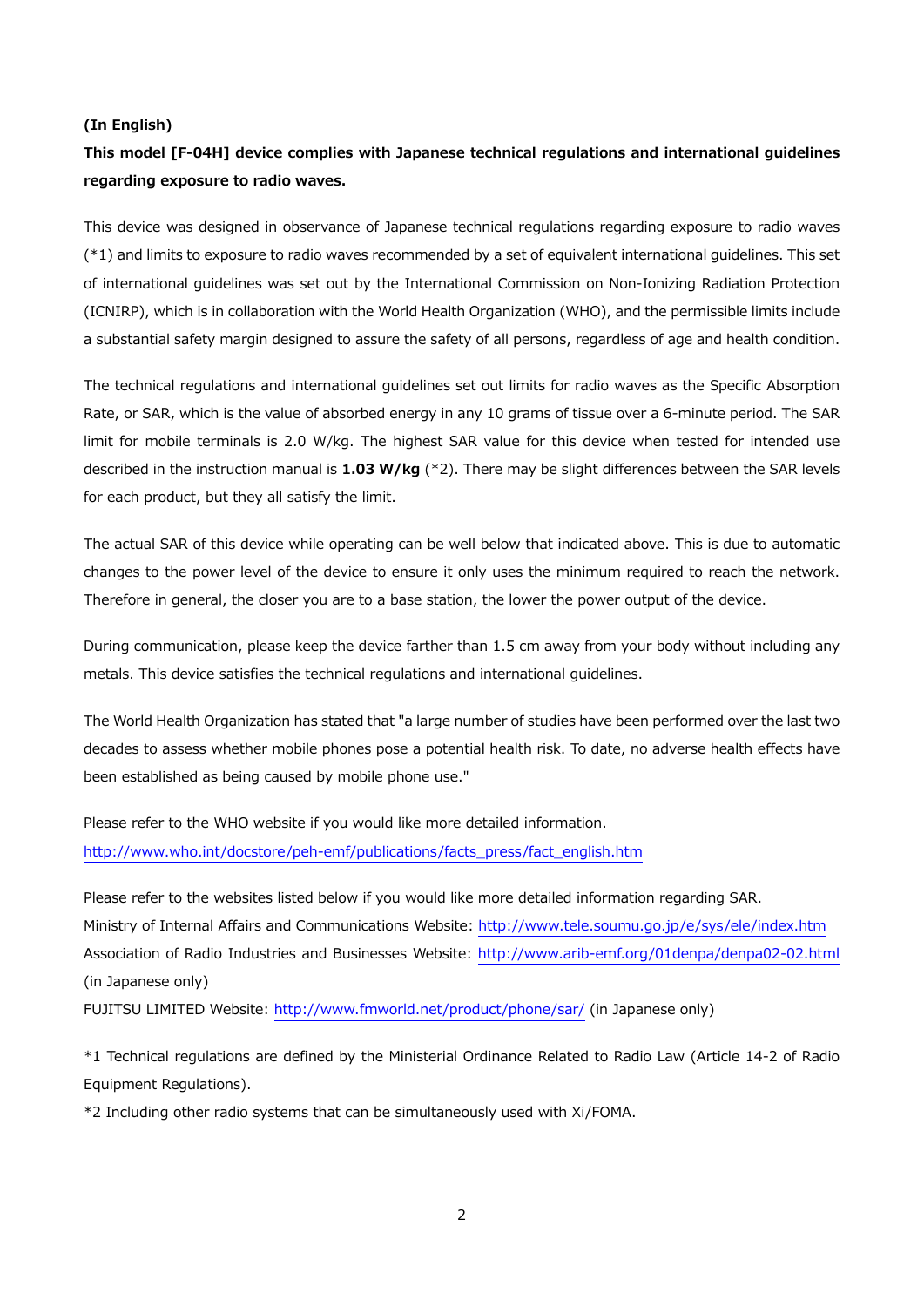### **2. About SAR of F-04H for FCC RF exposure requirements**

## **FCC RF Exposure Information**

This tablet device meets the U.S. Government's requirements for exposure to radio waves. This tablet device contains a radio transmitter and receiver. This tablet device is designed and manufactured not to exceed the emission limits for exposure to radio frequency (RF) energy as set by the FCC of the U.S. Government. These limits are part of comprehensive guidelines and establish permitted levels of RF energy for the general population. The guidelines are based on standards that were developed by independent scientific organizations through periodic and thorough evaluation of scientific studies.

The exposure standard for wireless tablet device employs a unit of measurement known as the Specific Absorption Rate (SAR). The SAR limit set by the FCC is 1.6 W/kg. Tests for SAR are conducted using standard operating positions as accepted by the FCC with the device transmitting at its highest certified power level in all tested frequency bands. Although the SAR is determined at the highest certified power level, the actual SAR level of the device while operating can be well below the maximum value. This is because the device is designed to operate at multiple power levels so as to use only the power required to reach the network.

In general, the closer you are to a wireless base station antenna, the lower the power output level of the device. Before a tablet model is available for sale to the public, it must be tested and certified to prove to the FCC that it does not exceed the limit established by the U.S. government-adopted requirement for safe exposure. The tests are performed on position and locations (for example, worn on the body) as required by FCC for each model. The highest SAR value for this tablet device as reported to the FCC, when worn on the body, is **1.55 W/kg**\*. (Body-worn measurements differ among tablet models, depending upon available accessories and FCC requirements).

While there may be differences between the SAR levels at various positions, they all meet the U.S. government requirements. The FCC has granted an Equipment Authorization for this tablet device with all reported SAR levels evaluated as in compliance with the FCC RF exposure guidelines. SAR information on this tablet device is on file with the FCC and can be found under the Equipment Authorization Search section at http://www.fcc.gov/oet/ea/fccid/ (please search on FCC ID **VQK-F04H**).

For body worn operation, this device has been tested and meets the FCC RF exposure guidelines.

Please use an accessory designated for this product or an accessory which contains no metal and which positions the device a minimum of 1.5 cm from the body.

・ In the United States, the SAR limit for wireless tablet device used by the general public is 1.6 Watts/kg (W/kg), averaged over one gram of tissue. SAR values may vary depending upon national reporting requirements and the network band.

\* Including other radio systems that can be simultaneously used with cellular radio wave.